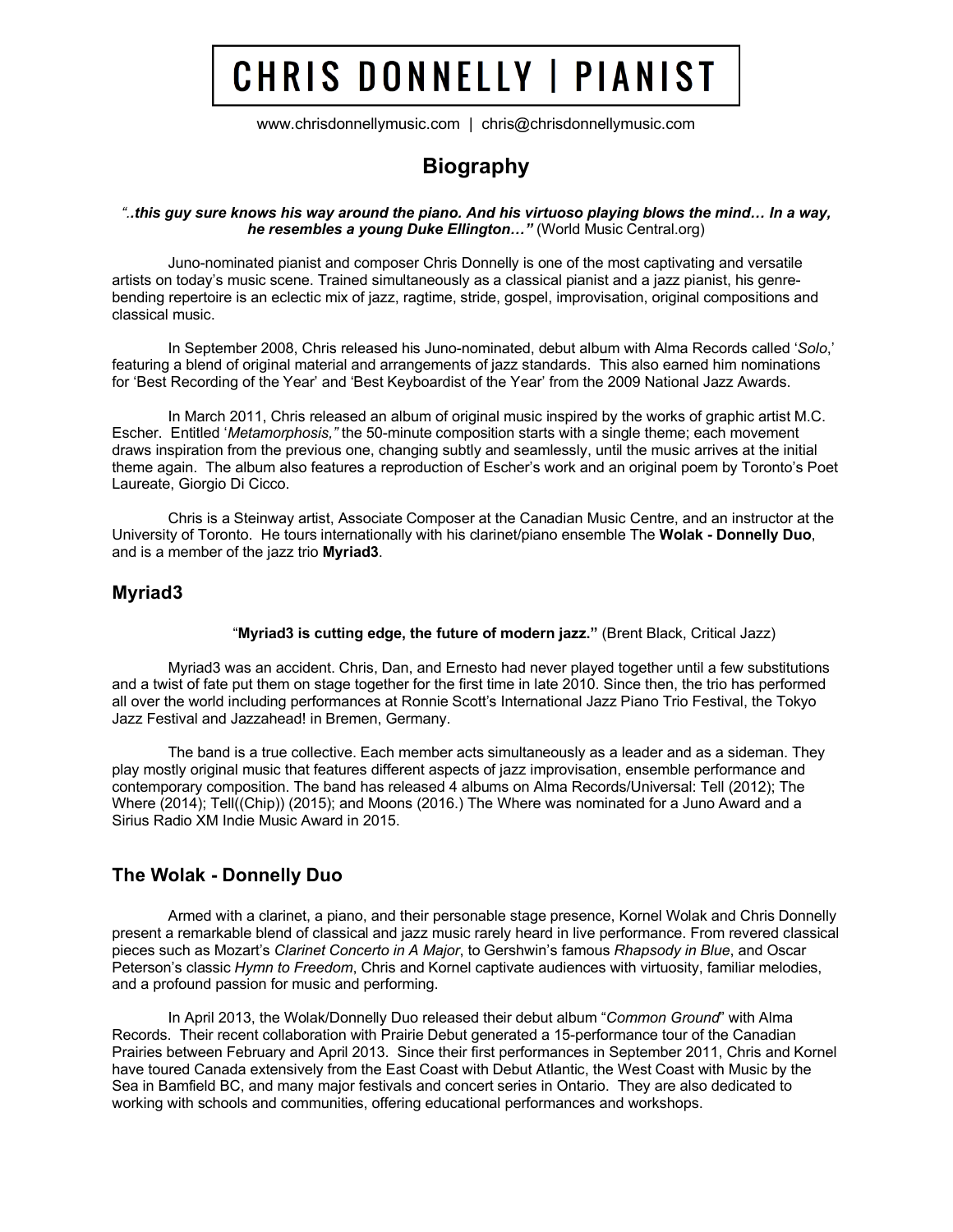# CHRIS DONNELLY | PIANIST

www.chrisdonnellymusic.com | chris@chrisdonnellymusic.com www.grubermusic.com | chris@grubermusic.com

#### **WORK EXPERIENCE**

**University of Toronto** • Faculty Member at the Faculty of Music (2008-present) **National Music Camp of Canada** • Faculty Member (Summer 2004-present) **Prairielands Jazz Camp** • Faculty Member (Summer 2006) **Humber College Community Music School** • Faculty Member (2005-2006)

#### **SPECIAL PERFORMANCES**

**Myriad3 European Tour** (October 2018) **Myriad3 European Tour** (April 2018) **Myriad3 Canadian Jazz Festival Tour** (2017) **Myriad3 European Tour** (2017) **Myriad3 Tokyo Jazz Festival** (2016) **Myriad3 European Tour** (2016) **Allied Concert Tour, USA** (2016) **CIMA's Mission to Japan – Canadian Embassy** (2015) **Myriad3 European Tour** (2015) **Myriad3 Ronnie Scott's International Jazz Piano Trio Festival, London UK** (2015) **Myriad3 JazzAhead! Bremen, Germany** (2015) **Northern BC Tour** (2015) **Shanghai International Arts Festival - with Ron Korb** (2014) **Myriad3 USA Tour** (2014) **Myriad3 Canadian Jazz Festival Tour** (2014) **Myriad3 European Tour** (2013) **Prairie Debut Tour** (2013) **Debut Atlantic Tour** (2011) **Stratford Summer Music Festival** (2011) **Music by the Sea** (2010-2013) **Elora Festival** (2010) **Montreal Chamber Music Festival** (2010) **National Jazz Awards** (2009) **JunoFest** (2009) **Montreux Jazz Piano Competition** (2009) **Nottingham National Jazz Piano Competition** (2008, 2010) **The Great American Jazz Piano Competition, Jacksonville Jazz Festival** (2007)

#### **MUSIC EDUCATION**

#### **University of Toronto (2005 - 2007)**

- Graduated with Masters in Jazz Performance (2007)
- Studied privately with David Braid

#### **University of Toronto (2001-2005)**

- Graduated with Bachelor in Jazz Performance with Honours (2005)
- Studied with Paul Read, Gary Williamson, Brian Dickinson, Kirk MacDonald and Terry Promane
- Studied minimalism and rhythmic theory with Russell Hartenburger
- Studied harmony, counterpoint and composition with Alexander Rapoport

#### **Royal Conservatory of Music (1990 - 1998)**

- Played in many Kiwanis Festivals and other local recitals and competitions
- Completed Grade 3 Harmony with first class honours (1996)
- Completed Grade 9 Piano with first class honours (1998)
- Studied with James Anagnoson, Lynda Metelsky and Earl Mlotek

#### **Humber College Community Music School (1986 - 2001)**

- Began music studies at age two and a half, in the early childhood programs of Orff and Kodaly
- Started piano lessons at the age of four
- Studied composition, arranging, theory and applied lessons; played in combos and big bands
- Studied with Cathy Mitro, Anthony Panacci, Nancy Walker, Jim Lewis, Pat Wheeler